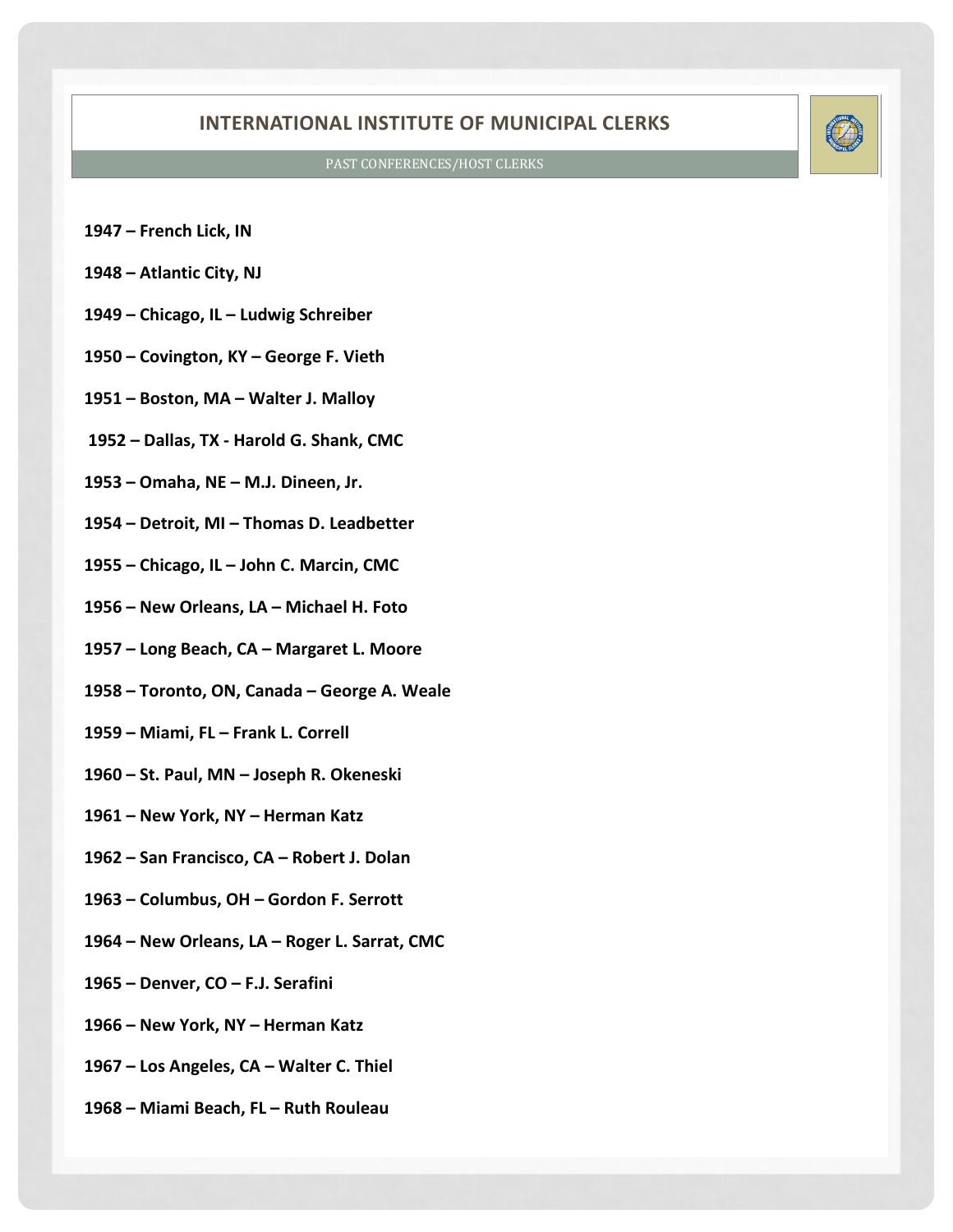- **1969 – St. Louis, MO – Grace Heneck**
- **1970 – Atlantic City, NJ – Adelaide Deane**
- **1971 – San Antonio, TX – Jake H. Inselmann, CMC**
- **1972 – Calgary, AB, Canada – Harry Sales**
- **1973 – Phoenix, AZ – Donna Culbertson, CMC**
- **1974 – Norfolk, VA – Louis S. Hudgins, CMC**
- **1975 – Denver, CO – F.J. Serafini**
- **1976 – Honolulu, HI – Eileen K. Lota**
- **1977 – Kansas City, MO – E. Richard Brenneman**
- **1978 – New York, NY – David N. Dinkins**
- **1979 – Bal Harbour, FL – Mary T. Wetterer, CMC**
- **1980 – Toronto, ON, Canada – Roy V. Henderson**
- **1981 – Atlanta, GA – Larry M. Dingle, CMC**
- **1982 – Phoenix, AZ – Donna Culbertson, CMC**
- **1983 – Minneapolis, MN – Lyall A. Schwarzkopf, CMC**
- **1984 – San Diego, CA – Charles G. Abdelnour, CMC**
- **1985 – Banff, AB, Canada – Joyce Woodward (Calgary)**
- **1986 – Boston, MA – John P. Campbell, CMC**
- **1987 – Fort Worth, TX – Ruth Howard, CMC**
- **1988 – Spokane, WA – Marilyn J. Montgomery, CMC**
- **1989 – Halifax, NS, Canada – Edward A. Kerr, CMC**
- **1990 – Little Rock, AR – Jane Czech, CMC**
- **1991 – Grand Rapids, MI – Sandra Wright, CMC**
- **1992 – Salt Lake City, UT – Kathryn Marshall, CMC**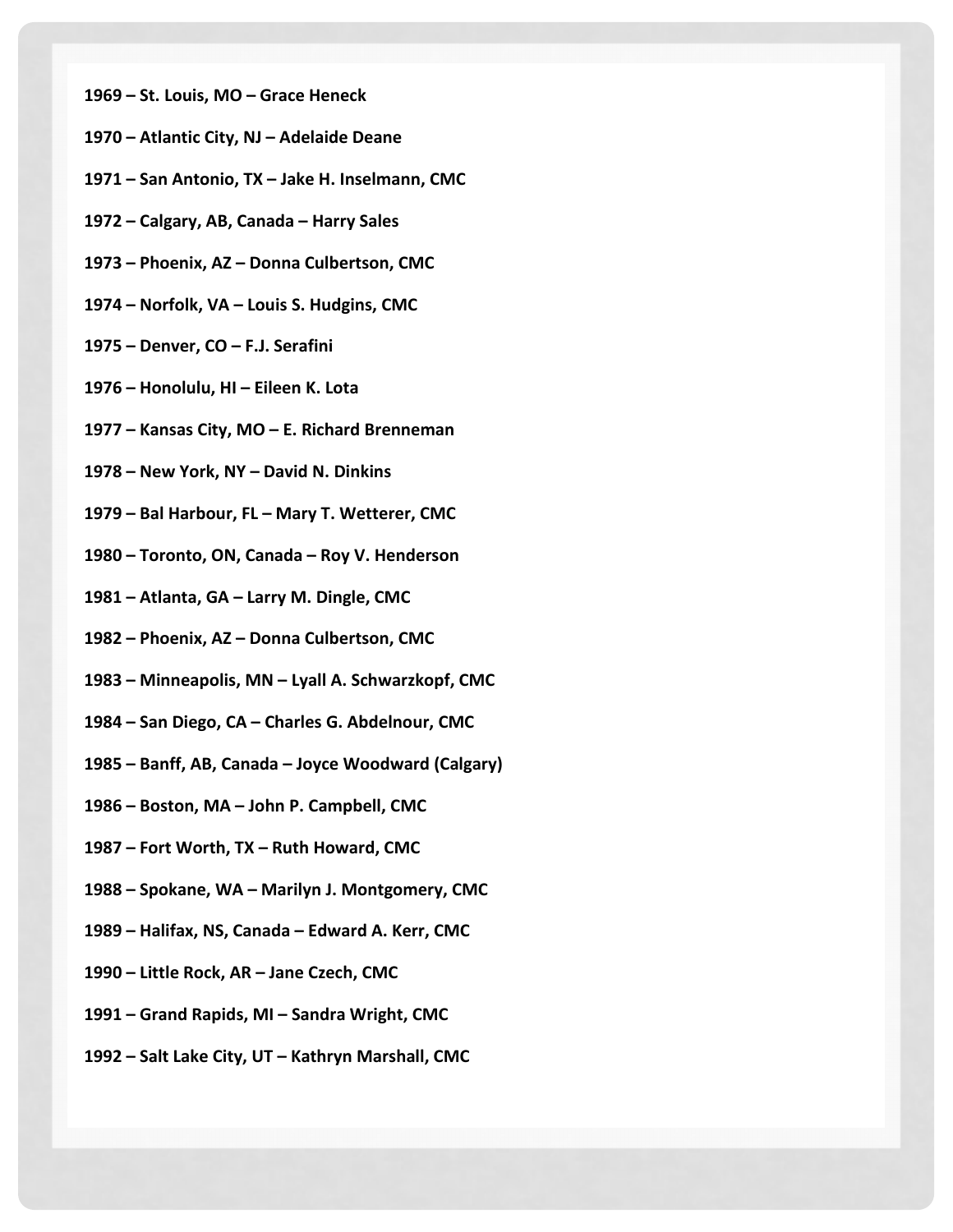- **1993 – Orlando, FL – Fay Craig, CMC and Linda Davidson, CMC**
- **1994 – Anchorage, AK – LeJane Ferguson, CMC**
- **1995 – Louisville, KY – Cheri Hamilton, CMC**
- **1996 – Albuquerque, NM – Millie Santillanes**
- **1997 – Buffalo, NY – Charles Michaux, III, CMC**
- **1998 – Mobile, AL – Glenda Morgan, MMC**
- **1999 – Ottawa, ON, Canada – Pierre Page, CMC**
- **2000 – Rotterdam, The Netherlands – Frans Mencke**
- **2001 – Kansas City, MO – Catherine T. Rocha, CMC**
- **2002 – San Antonio, TX – Norma Rodriguez, CMC**
- **2003 – Columbus, OH – Angie Blevins, CMC**
- **2004 – Whistler, BC, Canada – Brenda Sims**
- **2005 – St. Paul, MN – Shari Moore, CMC**
- **2006 – Anaheim, CA – Sheryl Schroeder, CMC**
- **2007 – New Orleans, LA – Peggy Lewis, CMC**
- **2008 – Atlanta, GA – Rhonda Dauphin Johnson**
- **2009 – Chicago, IL – Miguel Del Valle**
- **2010 – Reno, NV – Monica Martinez Simmons, MMC (Henderson)**
- **2011 – Nashville, TN – Marilyn Swing, MMC**
- **2012 – Portland, OR – Denise Carey, MMC**
- **2013 – Atlantic City, NJ – Chris Wilder, CMC and Allan Susen, CMC**
- **2014 – Milwaukee, WI – Anne Uecker, MMC**
- **2015 – Hartford, CT – John Bazzano**
- **2016 – Omaha, NE – Buster Brown, CMC**